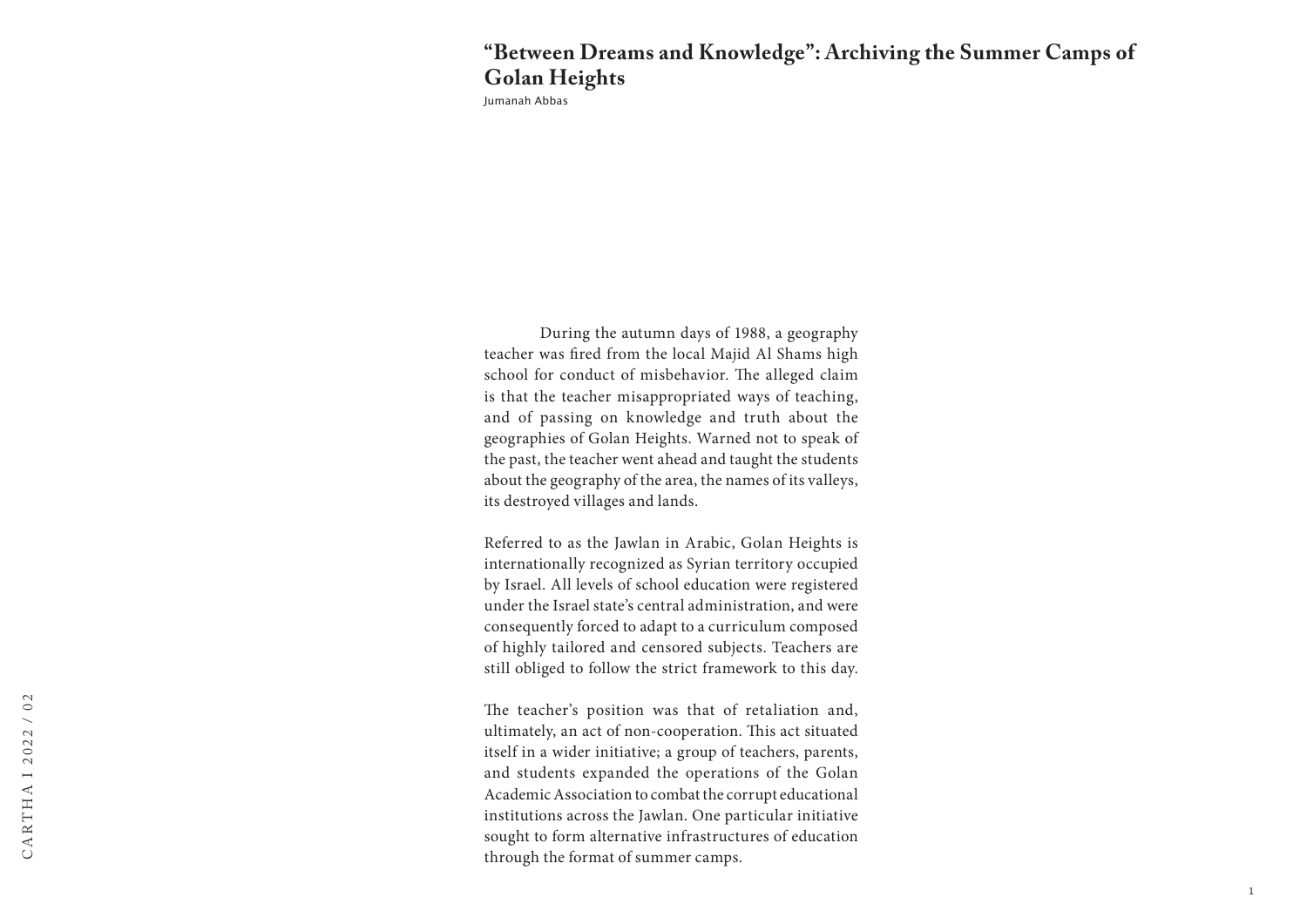



Starting from 1985, summer camps began to operate annually with a communal agenda to change ways of learning about the Jawlan. These camps would, on one hand, oppose the state's infiltration of local education systems and their curriculum of history, geography, arts and languages. On the other hand, the camps would provide alternative spaces to exercise resistance, as well as to actively refuse and unlearn falsified knowledge.

Above all, the summer camps would not follow the banking system of education that reinforces oppression, a process described by Paulo Freire in *Pedagogies of the Oppressed* whereby an educator regulates and orders knowledge.Here, in the summer camps, the position of the teacher was not to transfer knowledge to the youth, but to create different possibilities for the production and construction of knowledge. The teacher would not be a creator of a radical change in educational systems, but would mobilize that very change.

Acknowledging the histories of these spaces of learning, the photographic essay traces the pedagogies within academic infrastructures that visualized the landscapes of the Jawlan. Various images circulating in digital spaces reveal these urban spaces of learning and public life. While each image in the following selection captures the intimacy formed in these alternative spaces of education, the total collection of images reflect the politics of care, resistance and belonging that enlivened these non-institutional spaces of learning.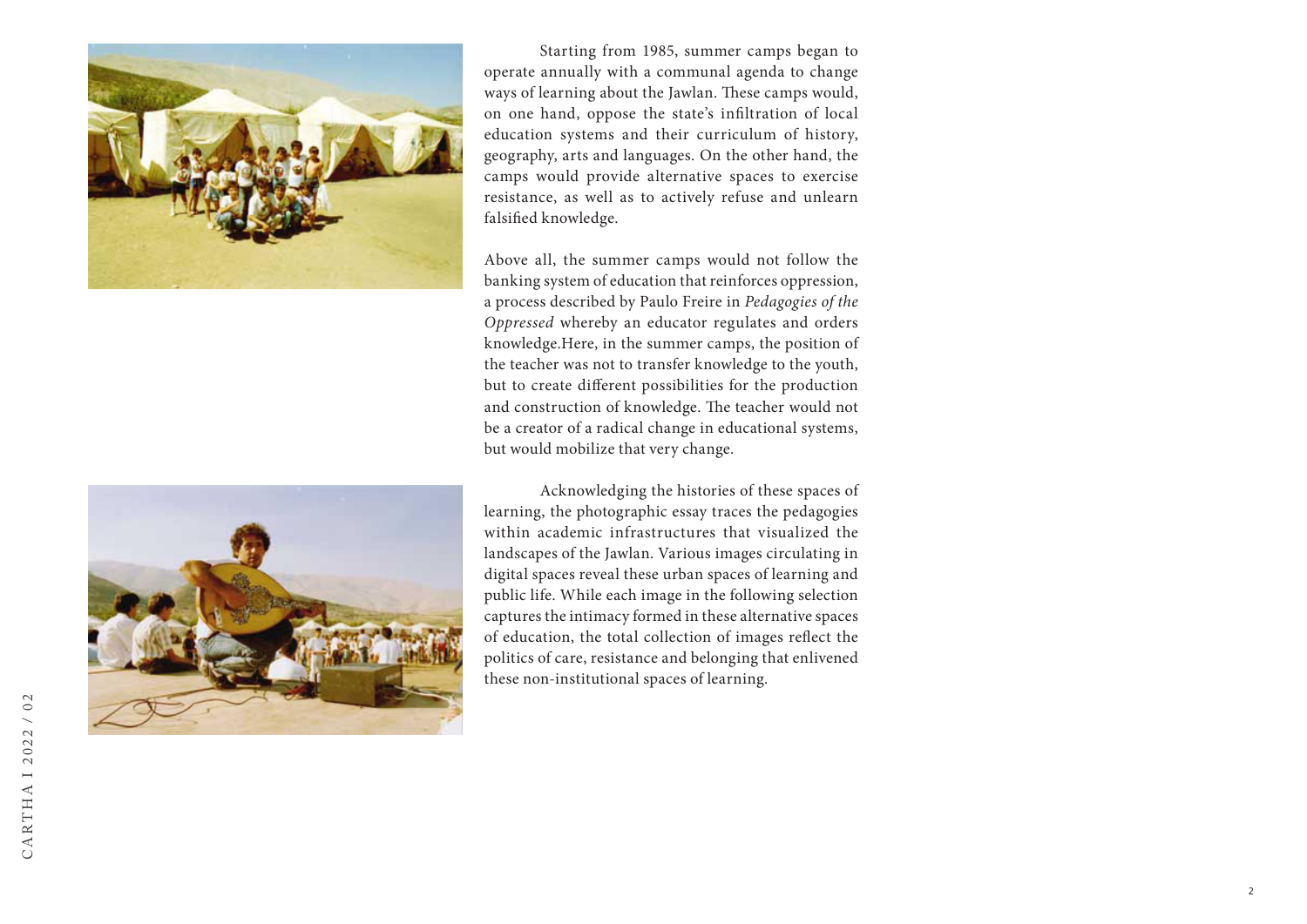

The images shape the urban imagination of the Jawlan, a land once enshrined by the memories of the people, but now largely unknown due to an underrepresented history. Just as the youth engaged with alternative spatial and temporal systems of education in the summer camps, following the ephemeral traces of these images requires a rethinking of spatial geographies to recollect stories and reconjure archives of Golan Heights anew.

## **Summer Camps as Spaces for Unlearning**



While schools of the settler-colonial state continued to be physically constructed in the Jawlan landscape, these summer camps became spaces for the youth to exercise their rights and rediscover their own identities. Groups would gather to raise the Syrian flag and to sing the anthem of the summer camp. The following verse of the anthem projects a clear and powerful agenda:

Your glorious vision in the horizon, ورأيتك المجيدة في الأعالي Will be woven by loyal men, سننسجها Tomorrow with education, not ignorance, غدا بالعلم لا بالترهات And with actions, not wishes, وبالأعمال لا بالأمنيات

The anthem reinforces the importance of education, and finding means to seek alternative knowledge. Another verse narrates:

On my left is the book, and on my right is the weapon, بيسراي الكتاب وفيي يميني سلاحي والأصالة في جبيني ,And authenticity is on my forehead Between dreams and knowledge, ويبن الحلم و العلم اليقين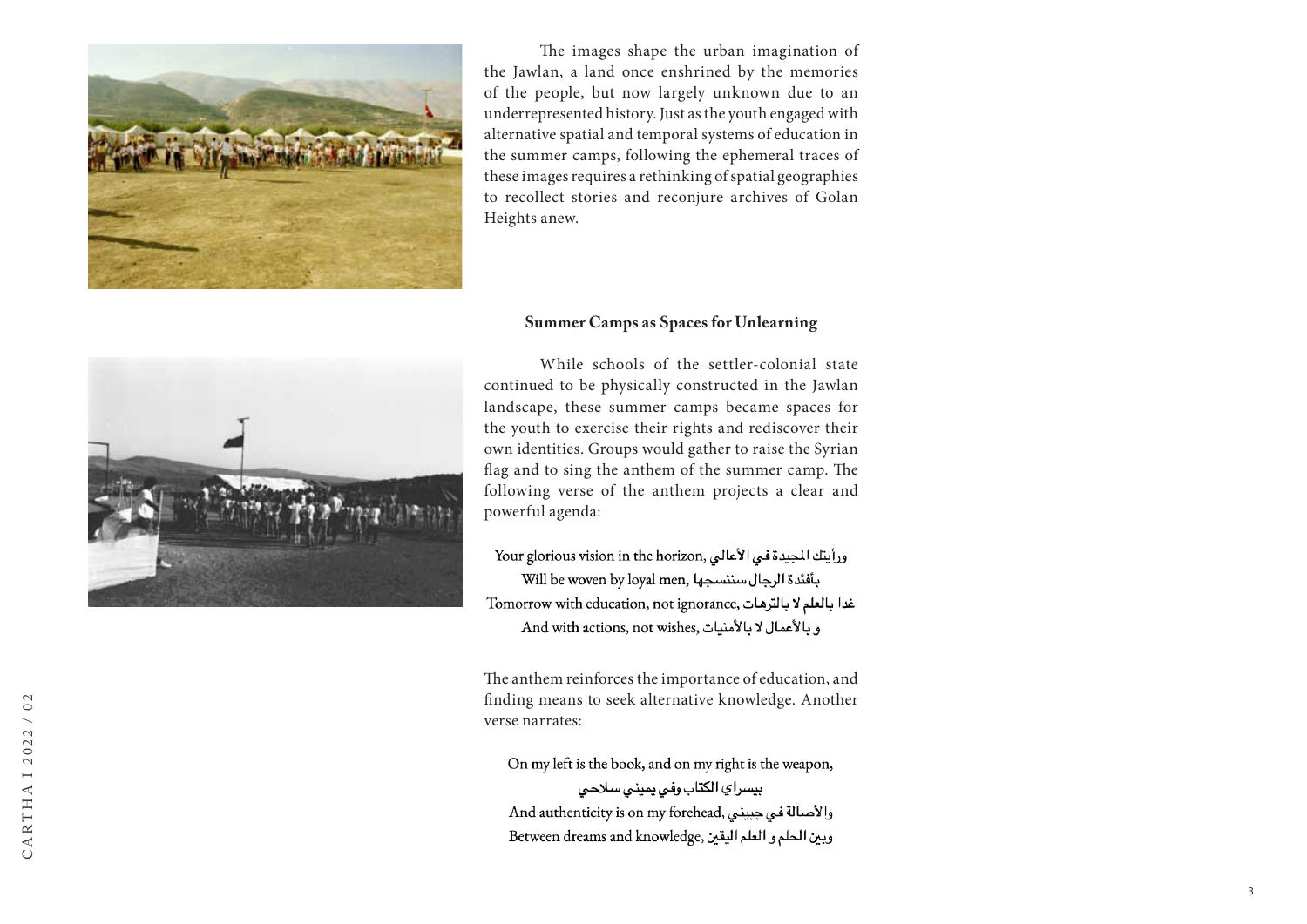



In each tent, young students would learn about the history and the urban geography of the villages, as well as the history of expelled families; their roots, traditions, and socio-cultural practices. Each tent had a similar set-up to a classroom yet housed varying information on the area; students would move from tent to tent to learn about the erased urbanity of the Jawlan.The tents were a visual and social reenactment of the destroyed villages of the Jawlan. The camps acted essentially as spaces for unlearning what was taught in the official schools.



The geographical location of the camps – between the two largest villages Masa'ada and Majd Al Shams – was set up to connect the two disparate areas. Collectively, the tents would represent and serve as a spatial microcosm of the erased lands of the Jawlan. A spatial reading of these camps allows us to reconsider common notions of space and time: the camps are neither political spaces of exception, nor spaces for the stateless. Instead, these camps produced multiple pockets of spaces for liberation.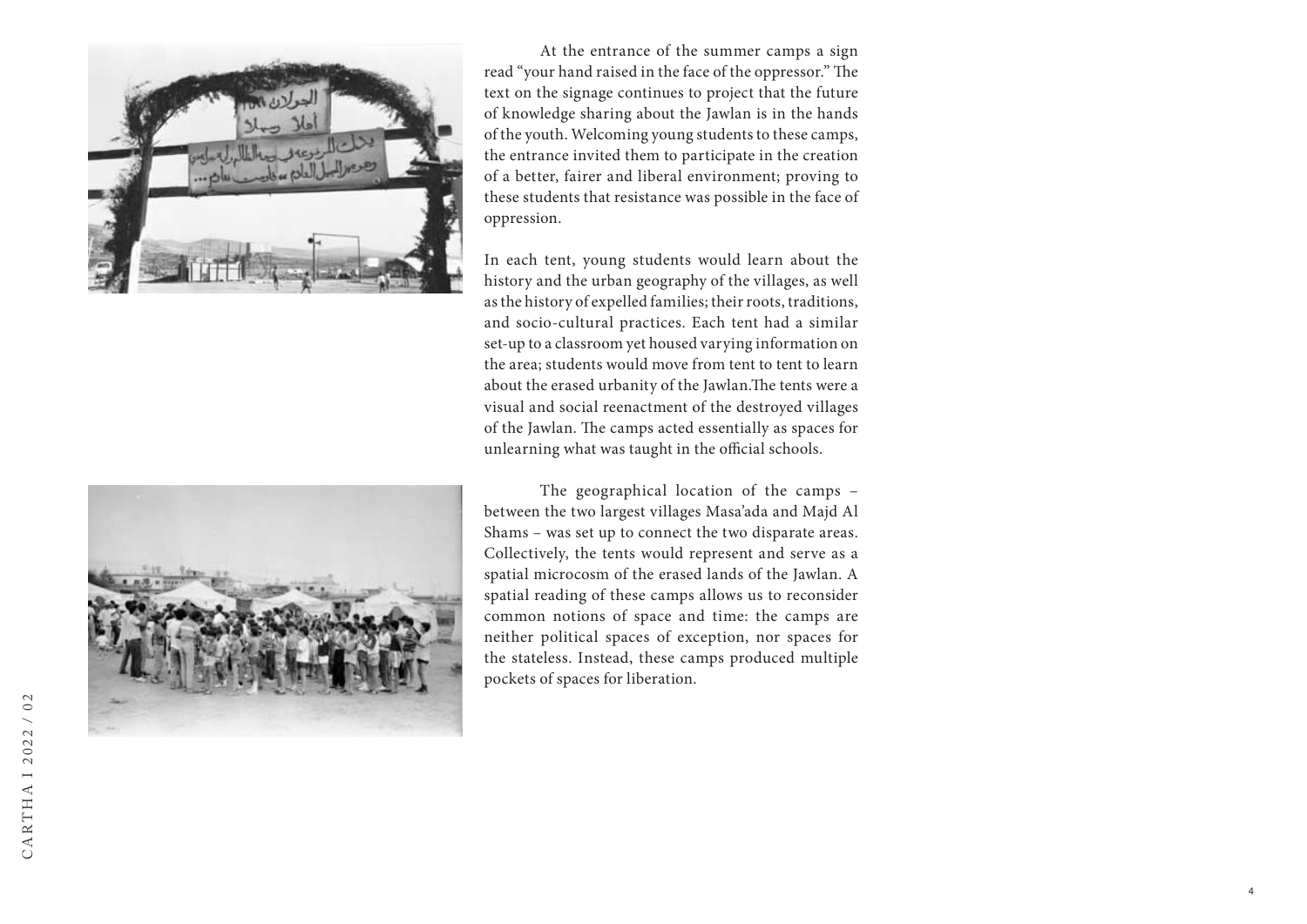

Extending beyond the tents, the leaders of the summer camps would organize trips within and around the landscapes of the Jawlan. A documented trip to the Masa'da Lake shows a radicalized pedagogical progression in that the geographies of Golan Heights should be taught by physically being in the landscape. The purpose of these trips was not only to introduce students to the history of the Jawlan's geography, but to imagine the patched-up terrain as a holistic land that belongs to the students and future generations.

## **Future Knowledges**

Through alternative learning spaces, the community navigated between the inherent structures of power between the state and their freedom for creative education. Alternative education on areas of geography, lost architectures, arts and history would restructure and shape different ways of learning about the Jawlan lands and communities. Opposed to the official curriculum taught in schools, the summer camps' pedagogies were new means of producing knowledge and gathering future knowledge to learn the history of the landscape.



Each year, the camps would run for the duration of the summer days and nights. The temporality of these summer camps reflected the community's hope in the ephermatility of the occupation; each classroom set-up was impermanent, trips were sparse and the curricula were designed for a short timeframe. Years on, however, the occupation had intensified and cemented, and the temporality of the violence had become permanent. Dreams for the summer camps fell apart and years later in 2010, with the escalated tensions of a Syrian civil war outbreak, the camps stopped operating due to the community's internal clashes about the future of the youth's national belonging.